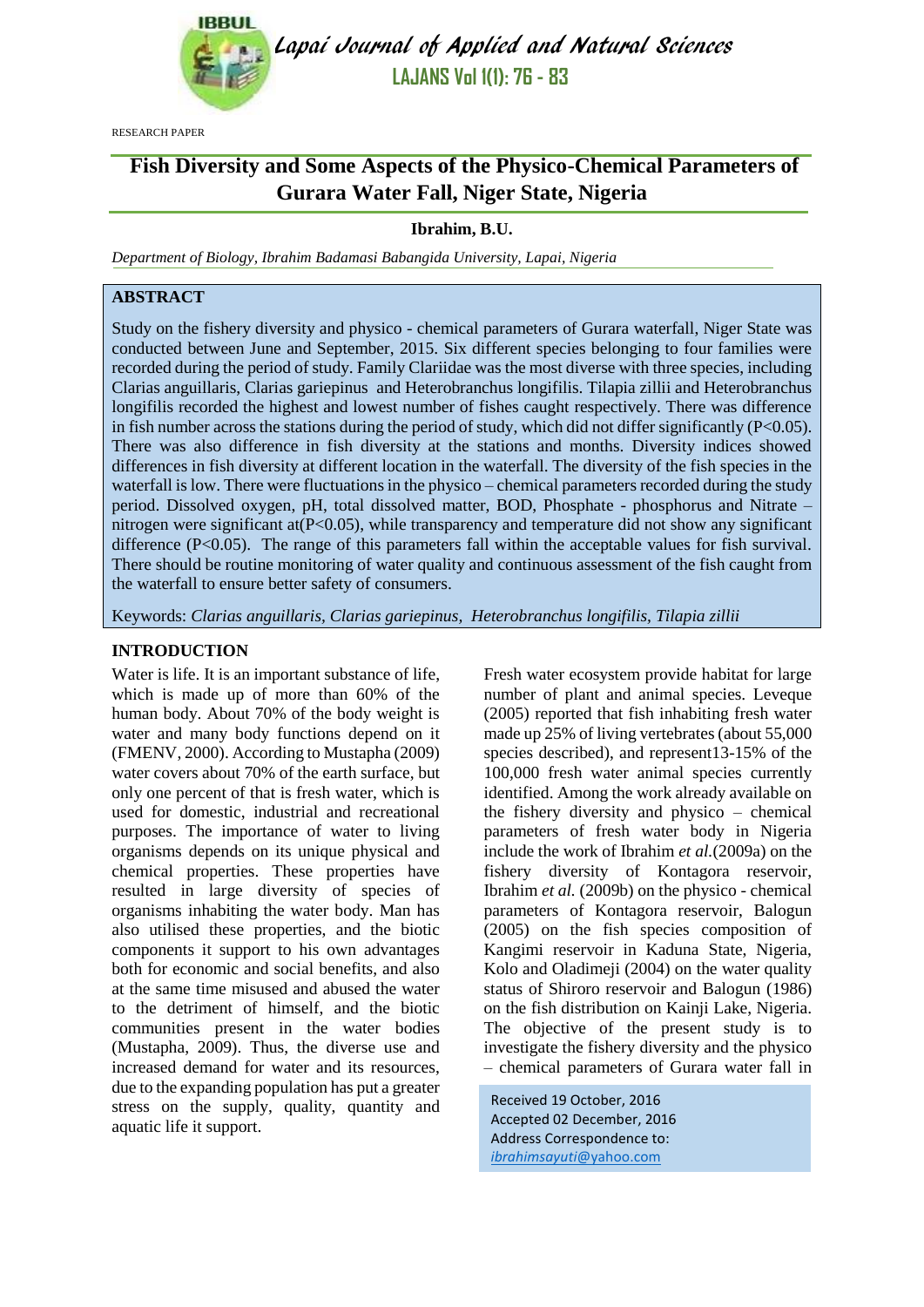Niger State, Nigeria, so as to establish its conformity with international water quality standard, and also to ascertain fish species present in the water body.

#### **MATERIALS AND METHODS**

#### **Study Area**

Gurara water fall is located between latitudes  $8^{\circ}15'$  and  $10^{\circ}05'$ N and longitudes  $6^{\circ}30'$  and 8°30ꞌE, located along Minna – Suleija Road at Kilometer 106 in Northern Nigeria, with a catchment area of 16650Km<sup>2</sup> at Izom and Jere. The climate is characterised by seasonal dry and wet seasons. Five sampling stations were located on the water body for this study (Figure 1), Station I (Izom), Station II (Tapa), Station III (Jere), Station IV (Gbako) and Station V (Kurmin Musa). The samplings cover a period of four months (June – September, 2015).

#### **Determination of fish diversity**

The fish diversity of the Gurara water fall was conducted using catch assessment survey (CAS) method. This involved the actual counting and weighing of the fishes caught by the local fishermen at each landing site for the period of four months. Fish collected from the landing sites of the fishermen were sorted into various species and counted. The weights were also measured using a weighing balance. Fish samples collected for identification were preserved using 10% formaldehyde solution in a well labelled containers to reduce microbial contamination to the minimum (Ekpo, 2013). The identification was done with the aid of relevant reference materials (Reed *et al.* 2005). Confirmation of the species was done by fishery experts.

#### **Biodiversity parameters**

To understand the diversity of fishes in the study area, the diversity, evenness and richness indices were calculated for understanding the status of diversity using the following formulas:

Shannon - Weaver diversity index,

$$
H = -\sum_{i} P_i \ln P_i
$$

Evenness index,  $e = H / ln s$ 

Where,

*H* is the diversity index, *Pi* is the relative abundance (s/N), *s* is the number of individual for each species, *N* is total number of individuals, *D* is the richness index,*S* is the total number of species, *e* is the similarity or evenness index and *ln* is the natural logarithm.

#### **Determination of Physico – chemical parameters**

Materials used include 250ml glass bottles, 250ml Conical flask, plastic bottles, cooler boxes, non ionic detergents, pH meters, EDTA (titrants), micro computer, conductivity meter, Seechi disc, micro processor turbidity meter, methyl orange, HCl, Manganous sulphate and Sodium thiosulphate. Distilled / deionised water was used throughout the experiment. All field meters and equipments were checked and calibrated according to manufacturers' specification. Water samples were obtained in glass bottle (250ml) for dissolved oxygen analysis. Samples were also collected in plastic bottles for the remaining physico – chemical parameter analysis. The samplings were carried out at the five sampling stations located on the water body, by dipping each sample bottle at approximately 20 – 30cm below the water surface. The samples collected were transported to the Department of Biological Sciences Laboratory, Ibrahim Badamasi Babangida University, Lapai, Niger State, Nigeria for analysis. The analysis was conducted in triplicates.

#### **Statistical Analysis**

Descriptive statistics was employed to calculate the means, range, percentages and standard deviations. Statistical analysis of the results was done using one way analysis of variance (ANOVA) (Mahajan, 1997).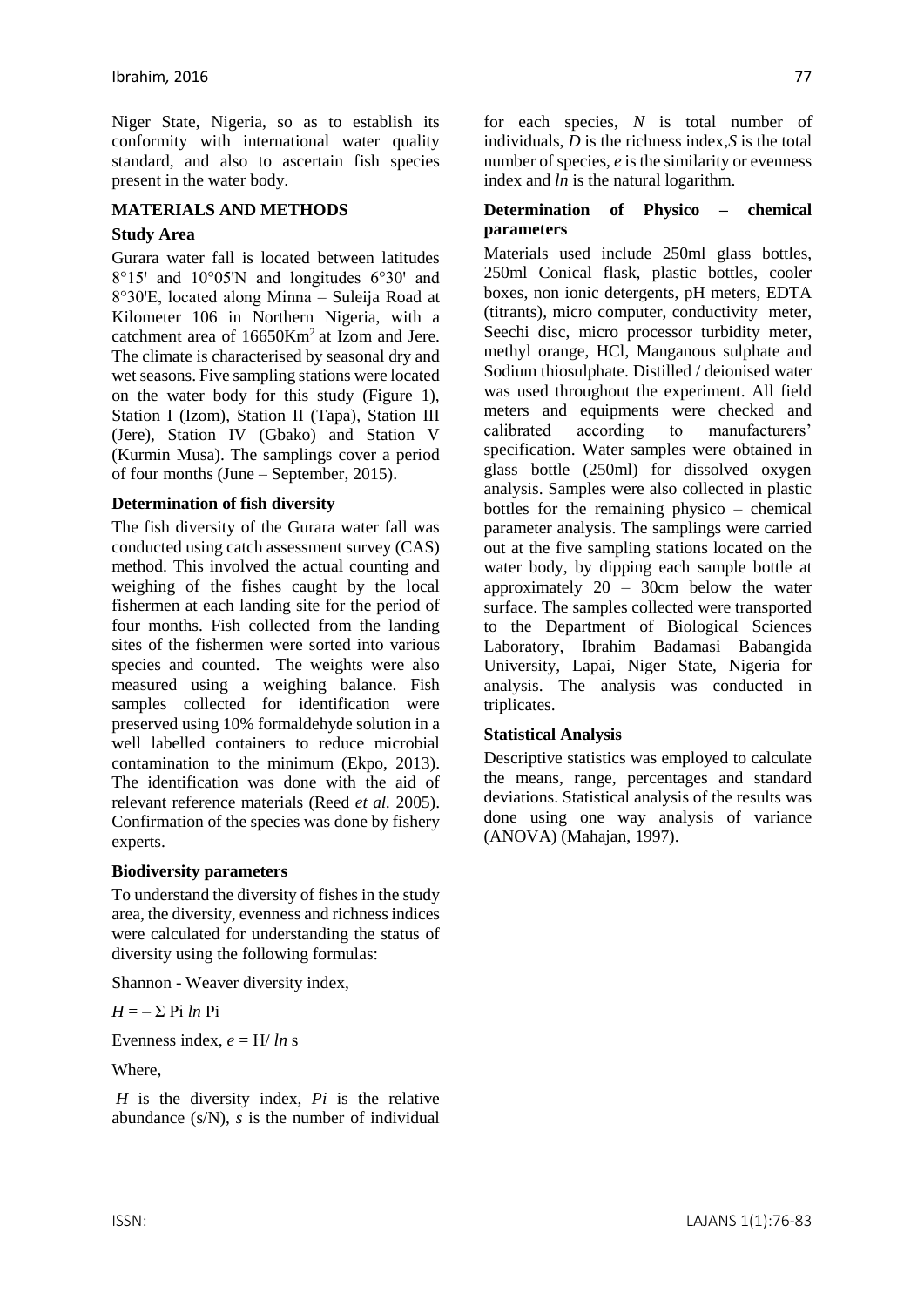

Figure1: Map of Gurara water fall showing sampling stations. (Source: Jimoh and Sule, 1992)

## **RESULTS**

Table 1: Relative fish composition (%) of Gurara Waterfall, Niger State, Nigeria

| Family/species              | Number  | $%$ No | Wt(g)   | % Wt  |
|-----------------------------|---------|--------|---------|-------|
|                             | (Total) |        | (Total) |       |
| Clariidae                   |         |        |         |       |
| Clarias gariepinus          | 22199   | 35.27  | 115700  | 39.85 |
| Clarias anguillaris         | 144     | 0.23   | 21300   | 7.34  |
| Heterobranchus longilifilis | 15      | 0.02   | 3800    | 1.31  |
| Claroteidae                 |         |        |         |       |
| Auchenoglanis occidentalis  | 16297   | 25.89  | 52126   | 17.95 |
| Cichlidae                   |         |        |         |       |
| Tilapia zillii              | 24116   | 38.32  | 79700   | 27.45 |
| Mormyridae                  |         |        |         |       |
| Hyperopisus bebe            | 173     | 0.27   | 17700   | 6.10  |
| Total                       | 62944   | 100    | 290326  | 100   |

Relative fish species composition by percentage in term of number and weight in Gurara water fall was indicated in Table 1. Six different species belonging to four families were recorded in the water fall during the period of study. The families were Clariidae, Claroteidae, Cichlidae and Mormyridae. Clariidae had the most diverse species of 3 (*Clarias gariepinus, Clarias anguillaris* and *Heterobranchus longifilis)*. *Clarias gariepinus* was the most abundant in the family Clariidae and *Heterobranchus* species was the last. *Tilapia zillii* recorded the highest number (38.32%), followed by *Clarias gariepinus* (35.27%), while *Heterobranchus* species recorded the lowest number (0.02%). *Clarias gariepinus* recorded the highest weight (39.85%) followed by *Tilapia zillii* (27.45%), with *Heterobranchus* species.(1.31%).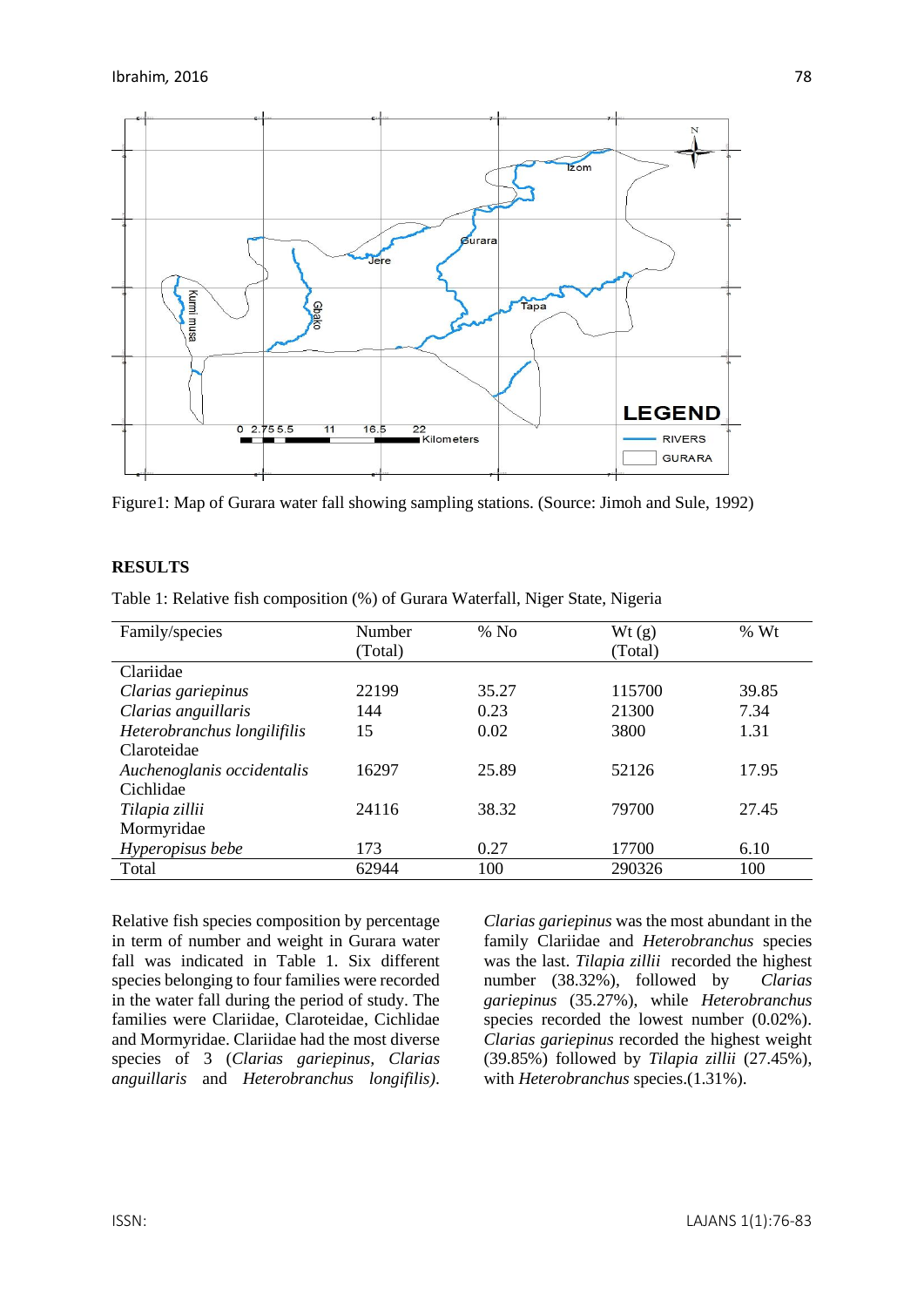| <b>FAMILY/SPECIES</b> | (STATION I IZOM) |                |             | (STATION II TAPA) |             |                          | (STATION III JERE) |             |             |
|-----------------------|------------------|----------------|-------------|-------------------|-------------|--------------------------|--------------------|-------------|-------------|
|                       | No.              | Wt.<br>$(\% )$ | (% )        | No.               | Wt.<br>(% ) | (% )                     | No.                | $\%$        | Wt.<br>$\%$ |
| <b>CLARIIDAE</b>      |                  |                |             |                   |             |                          |                    |             |             |
| Clarias gariepinus    | 204              |                | 27.06 13600 | 306               | 42.5        | 35300                    | 384                | 33.16       | 37600       |
| Clarias anguillaris   | 24.2             |                |             | 47.96             |             |                          | 37.98              |             |             |
|                       | 39               | 5.17 3700      | 6.58        | 24                | 3.34        | 4600                     | 31                 | 2.68        | 3200        |
|                       |                  |                |             | 6.25              |             |                          | 3.23               |             |             |
| <b>Heterobranchus</b> |                  |                |             |                   |             | $\overline{\phantom{0}}$ | 15                 | 1.30        | 3800        |
| longifilis            |                  |                |             |                   |             |                          | 3.84               |             |             |
|                       |                  |                |             |                   |             |                          |                    |             |             |
| <b>CLAROTEIDAE</b>    | 142              | 18.83          | 15400       | 77                |             | 10.69 15600              |                    |             |             |
| Auchenoglanis         | 27.4             |                |             | 47.96             |             |                          | 108                | 9.33        | 17600       |
| occidentalis          |                  |                |             |                   |             |                          | 17.78              |             |             |
|                       |                  |                |             |                   |             |                          |                    |             |             |
| <b>CICHLIDAE</b>      |                  |                |             |                   |             |                          |                    |             |             |
| Tilapia zillii        | 311              | 41.25          | 17300       | 271               |             | 37.64 14400              | 547                |             | 47.23 29000 |
|                       | 30.80            |                |             | 19.57             |             |                          | 29.29              |             |             |
|                       |                  |                |             |                   |             |                          |                    |             |             |
| <b>MORMYRIDAE</b>     |                  |                |             |                   |             |                          |                    |             |             |
| Hyperopisus bebe      | 58               | 7.69           | 6200        | 42                | 5.83        | 3700                     | 73                 | 7800<br>6.3 | 7.88        |
|                       | 11.02            |                |             | 5.02              |             |                          |                    |             |             |
| <b>TOTAL</b>          | 754              | 100            | 56200 100   | 720               | 100         | 73600                    | 1158               | 100         | 99000       |
|                       |                  |                |             | 100               |             |                          | 100                |             |             |

Table 2: Fish composition (%) based on sampling stations of Gurara waterfall, Niger State, Nigeria

Table 2 indicates the composition of fish based on sampling stations in Gurara water fall, Niger State during the period of study. Sampling station III (Jere) recorded the highest fish diversity of 6, while stations I (Izom) and II (Tapa) recorded 5 each. Station III recorded the highest number of fish caught follow by station I, then station II. While *Clarias gariepinus* recorded the highest number (42.5%) at station II, station I and station III recorded *Tilapia zillii* as the highest. *Heterobranchus longifilis* recorded the lowest number (1.30%) at station III, but absent in stations I and II. Station III also recorded the highest fish weigh, and the lowest recorded in station I. *Clarias gariepinus* recorded the highest weight in both stations II and III, and *Tilapia zillii* in station I. There was no significant difference (P<0.05) in fish numbers recorded in the sampling stations in Gurara water fall during the period of study.<br>Figure 2: Monthly fish species composition in



Gurara waterfall, Niger State, Nigeria

Figure 2 indicates monthly fish species caught from Gurara water fall, Niger State during the period of study. July and August were more diverse in fish species than June and September. *Heterobranchus longifilis* was only recorded in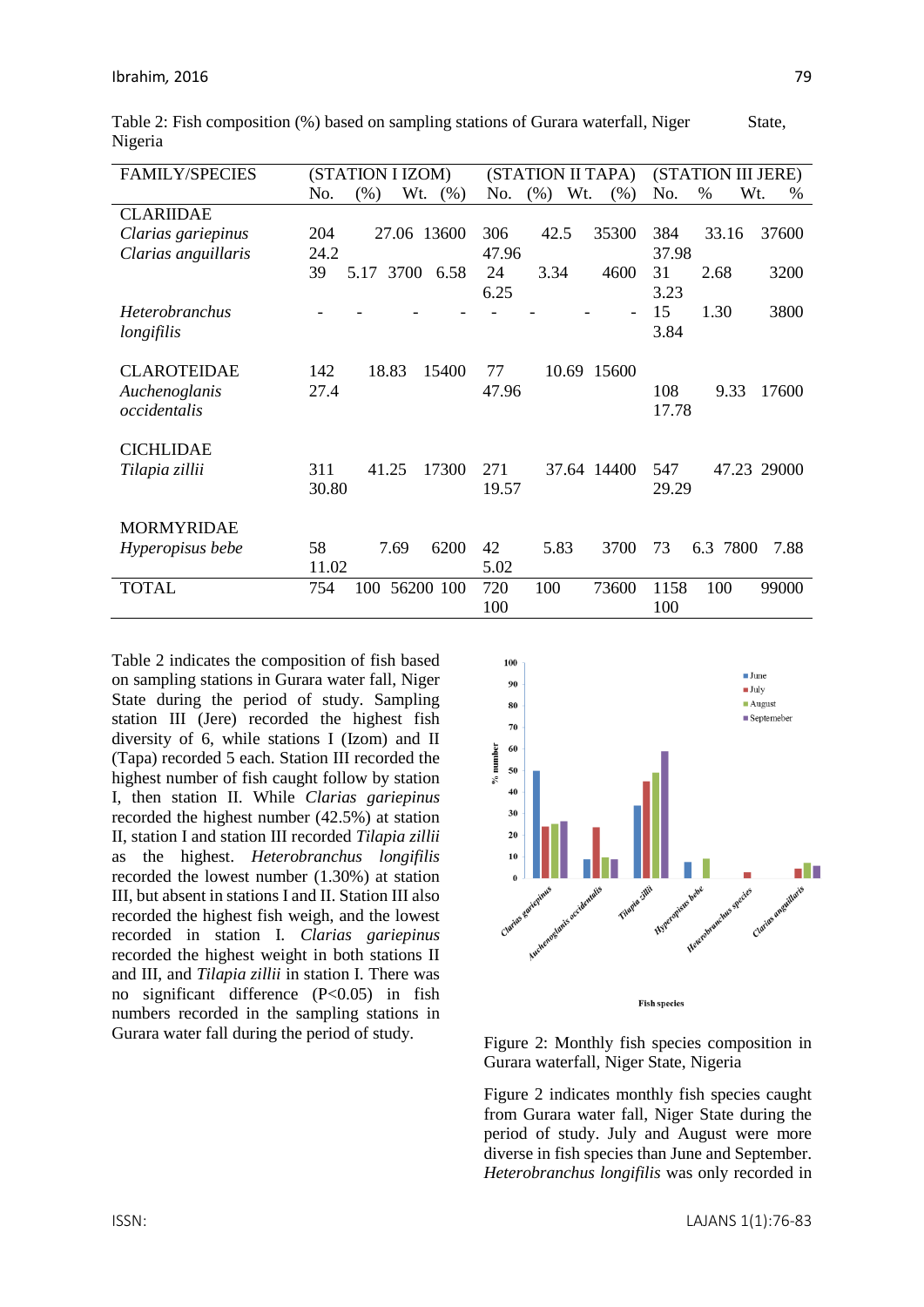July, while *Clarias anguillaris* was absent in June, *Hyperopisus bebe* was absent in July and September. *Tilapia zillii* was recorded highest in July and September in the water fall. *Clarias gariepinus* was recorded highest in June and August, while *Hyperopisus bebe* was the lowest.

|  |  |  | Table 3: Fish diversity indices of Gurara waterfall, Niger State, Nigeria |  |  |
|--|--|--|---------------------------------------------------------------------------|--|--|
|  |  |  |                                                                           |  |  |

| <b>DIVERSITY INDICES</b> | STATION I STATION II |             | STATION III |
|--------------------------|----------------------|-------------|-------------|
|                          | <b>IZOM</b>          | <b>TAPA</b> | <b>JERE</b> |
| Number of specimen       | 754                  | 720         | 1158        |
| Fish taxa                |                      |             |             |
| Mergalef Index (M)       | 0.60                 | 0.61        | 0.71        |
| Shannon Wiener Index (H) | 1.38                 | 1.25        | 1.27        |
| Evenness Index (E)       | 0.80                 | 0.70        | 0.59        |

Table 3 indicates fish diversity indices in Gurara water fall during the period of study. Mergalef index (M) was highest in station III (Jere) and lowest in station I (Izom). In the case of Shannon Wiener index (H), station I (Izom) and III (Jere) were highest and lowest in station II (Tapa). Evenness was highest in station II (Tapa) and lowest in station III (Jere).

Table 4: Physico-chemical parameters of Gurara waterfall, Niger State, Nigeria

| Parameter                         | Range         | $Mean \pm SD$      |
|-----------------------------------|---------------|--------------------|
| Transparency (cm)                 | 13.00-50.00   | $27.13 \pm 10.25$  |
| Temperature $(^{\circ}C)$         | 21.20-28.30   | $26.21 \pm 2.10$   |
| pH                                | 6.70-7.54     | $7.13 \pm 0.20$    |
| Dissolved Oxygen (mg/l)           | 7.21-8.91     | $7.86 \pm 0.46$    |
| Total alkalinity (mg/l)           | 44.00-92.00   | $67.83 \pm 12.60$  |
| Total hardness (mg/l)             | 57.00-98.00   | 74.95±10.38        |
| Electrical Conductivity (µhoms/S) | 81.00-142.00  | $109.63 \pm 15.74$ |
| Total dissolved matter (mg/l)     | 40.00-71.00   | $54.75 \pm 7.91$   |
| $BOD$ (mg/l)                      | 8.12-9.51     | $8.73 \pm 0.50$    |
| Phosphate-phosphorus (mg/l)       | $0.33 - 0.79$ | $0.50 \pm 0.10$    |
| Nitrate-nitrogen (mg/l)           | $0.22 - 0.69$ | $0.44 \pm 0.11$    |

Table 4 indicates the physico-chemical parameters of Gurara waterfall, Niger State. There were fluctuations in the physicochemical parameters of the water fall during the period of study. Those with wider range include transparency (13.00cm and 50.00cm) of mean

 $27.13\pm10.25$ , total alkalinity  $(44.00$ mg/l and 92.00mg/l) of mean 67.83±12.60, total hardness (57.00mg/l-92.00mg/l) of mean 74.95±10.38, and total dissolved matter (40.00mg/l-71.00mg/l) of mean 54.75±7.91.

|         | Table 5: Mean physico-chemical parameters of sampling stations of Gurara waterfall, Niger State, |  |  |  |  |  |
|---------|--------------------------------------------------------------------------------------------------|--|--|--|--|--|
| Nigeria |                                                                                                  |  |  |  |  |  |

| Parameter                              | <b>Station I</b> | <b>Station II</b> | Station III       | <b>Station IV</b> | <b>Station V</b>  |
|----------------------------------------|------------------|-------------------|-------------------|-------------------|-------------------|
|                                        | Izom             | Tapa              | Jere              | Gbako             | Kurmin musa       |
| Transparency                           | $28.0 \pm 11.66$ | 33.00±10.94       | $25.43 \pm 7.98$  | $24.14 \pm 7.49$  | $31.86 \pm 10.17$ |
| Temperature $(^{\circ}C)$              | $26.23 \pm 2.22$ | $26.11 \pm 2.36$  | $26.16 \pm 2.39$  | $26.16 \pm 2.39$  | $26.16 \pm 2.39$  |
| pH                                     | $7.02 \pm 0.13$  | $7.34 \pm 0.08$   | $7.23 \pm 0.07$   | $7.05 \pm 0.09$   | $7.10 \pm 0.31$   |
| Dissolved Oxygen (mg/l)                | $9.1 \pm 0.08$   | $8.15 \pm 0.05$   | $7.34 \pm 0.08$   | $8.35 \pm 0.26$   | $7.37 \pm 0.07$   |
| Total alkalinity (mg/l)                | $68.25 \pm 9.48$ | $56.57 + 5.00$    | $76.14 + 9.04$    | $81.90 \pm 8.78$  | $66.14 \pm 7.13$  |
| Total hardness (mg/l)                  | $72.88 \pm 8.13$ | $67.57 + 7.48$    | $80.57 + 6.00$    | $88.57+6.40$      | $72.43 \pm 6.00$  |
| Electrical Conductivity ( $\mu s/cm$ ) | $110\pm8.65$     | $92.71 \pm 7.25$  | $120.86 \pm 6.84$ | $129.00+9.70$     | $105.28 + 8.44$   |
| Total dissolved matter (mg/l)          | $55.13 \pm 4.45$ | $46.43 \pm 3.82$  | $60.57 \pm 3.60$  | $64.43 \pm 4.96$  | $52.14 \pm 3.13$  |
| $BOD$ (mg/l)                           | $8.29 \pm 0.07$  | $8.52 \pm 0.07$   | $9.31 \pm 0.11$   | $9.41 \pm 0.10$   | $8.29 \pm 0.12$   |
| Phosphate-phosphorus (mg/l)            | $0.47 \pm 0.06$  | $0.47 \pm 0.07$   | $0.56 \pm 0.10$   | $0.62 \pm 0.10$   | $0.44 \pm 0.07$   |
| Nitrate-nitrogen (mg/l)                | $0.35 \pm 0.09$  | $0.45 \pm 0.08$   | $0.50 \pm 0.08$   | $0.56 \pm 0.09$   | $0.44 \pm 0.08$   |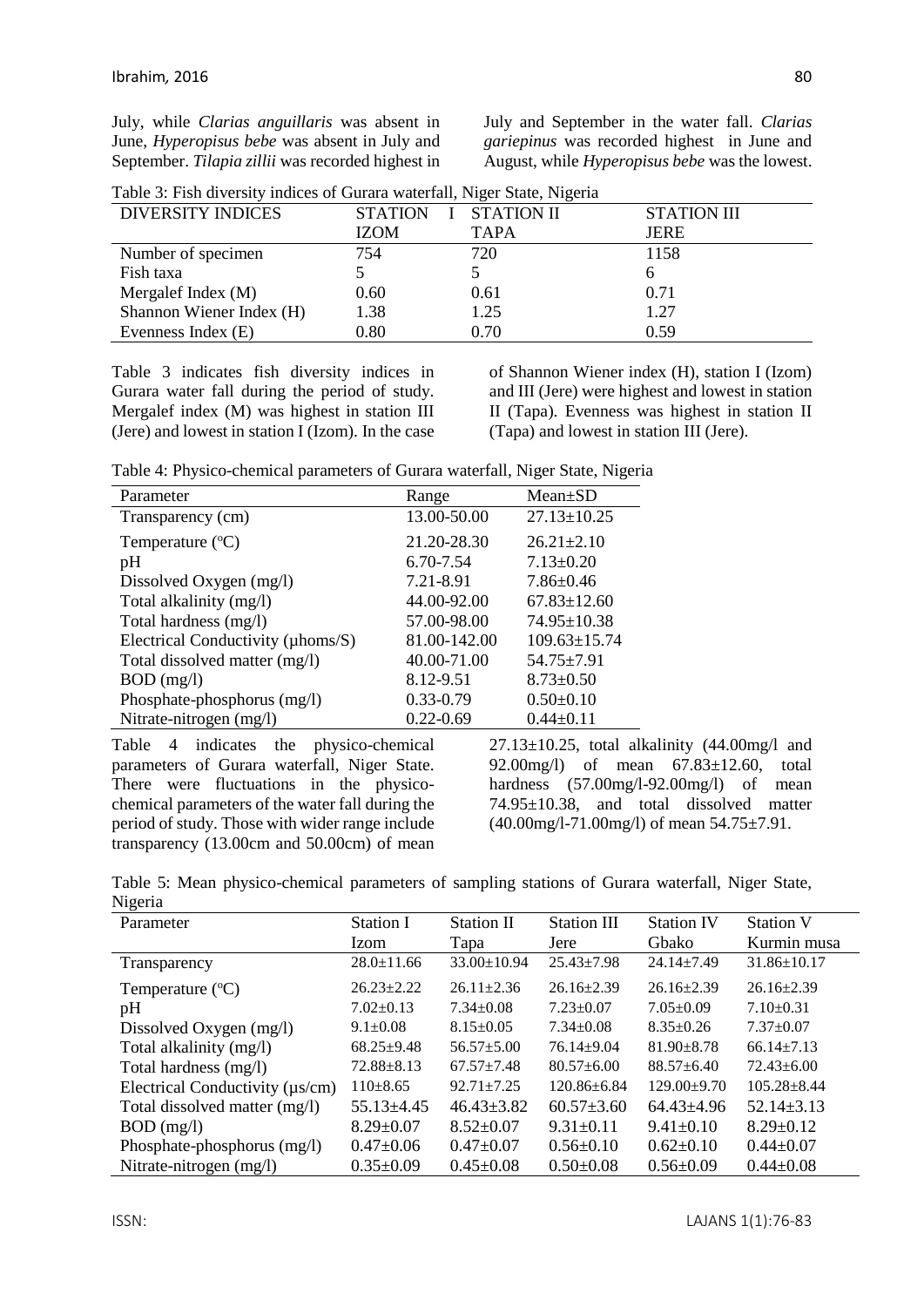Mean physico-chemical parameters of the sampling stations of Gurara water fall, Niger State during the period of study is indicated in Table 5. Station II (Tapa) recorded the highest mean transparency (33.00±10.94), followed by station V (Kurmin Musa) (31.86±10.17) while the lowest was station IV (Gbako) (24.14±7.49). Station II (Tapa) recorded highest pH  $(7.34\pm0.08)$  and the lowest was station I (Izom)  $(7.02\pm0.13)$ . Station I (Izom) recorded highest dissolved oxygen (9.1±0.08 mg/l) and lowest in station III (Jere) (7.34±0.08 mg/l). Total alkalinity (mg/l), total hardness (mg/l), electrical conductivity (µs/cm) and total dissolved matter (mg/l) were all recorded highest in station IV (Gbako) and lowest in station II (Tapa). BOD (mg/l) and Nitratenitrogen (mg/l) were recorded highest and lowest in stations IV (Gbako) and station I (Izom) respectively. Phosphate-phosphorus was recorded highest in station IV (Gbako)  $(0.62\pm0.10 \text{ mg/l})$  while station V (Kurmin Musa) recorded lowest  $(0.44 \pm 0.07 \text{ mg/l})$ . Transparency and temperature did not show any significant difference  $(p<0.05)$  during the period of study.

# **DISCUSSION**

Fish diversity gives an idea of the fish species composition and level of productivity of a water body, which are important tool in fisheries management. Six species of fish belonging to four families were recorded during the period of study. The family Clariidae was the most diverse among the families recorded with observed three species. This could be due to the ability of tolerating wide range of changes in the environment, better adaptation and availability of food. According to Welcomme (2000) several catfishes are widely spread and common in Afro - tropical waters. This agreed with the results of this study because members of the family Clariidae are catfishes, and also recorded the highest diversity. Omotosho (1996) reported 21 species from 10 families in Asa Reservoir, while Yem and Sanni (2005) recorded 41 species from 15 families from Kainji Lake, which are higher than the findings of the present study. Thus, among the factors which influence species diversity include size of the water body, migration, water current and favourable conditions such as availability of food, and better physico- chemical parameters. In the present study, although family Clariidae recorded the highest diversity, Cichlidae (i.e.

*Tilapia zillii*) was the most dominant in term of number in the water fall. The result from this study agrees with the result of Balogun (1986) on the dominance of Cichlidae on Kainji Lake. This could be due to feeding habits, prolific nature and adaptability to changes in environmental conditions. However, the low population of *Heterobranchus longifilis* reported in the present study may be as a result of inability of the species to tolerate the conditions of the water fall. Komolafe and Arowomo (2008) also reported *Tilapia zillii* as the most dominant fish species in Osinmo Reservoir. This is in line with the findings of this study. Fish diversity vary by months during the study period. The higher diversity recorded in July and August could be due to better physico – chemical parameters, availability of foods, rise in water level and fishing activities. While, the low and absence of *Heterobranchus longifilis, Hyperopisus bebe* and *Clarias anguillaris* in some months in the water fall clearly indicates variation in availability in the fish species diversity and abundance in the water fall during the period of study. Similar observation were reported on Kainji Lake and Erinle Lakes (Yem and Sanni, 2005; Komolafe and Arowomo, 2011). This could also be as a result of fluctuation in water level at that particular period, spawning, migration, abundance of food and favourable physico – chemical parameters. Diversity indices indicate species richness and evenness to understand fish species distributed across locations in any study. Mergalef Index which describe species richness in this study increased from 0.60 in station I to 0.70 in station III. This revealed that station I recorded the least richness and the poorest in species diversity. This may be as a result of the differences in the topology and the location of the water body among other factors. Shanon Wiener Index reveals intermediate fish diversity. Values close to zero indicates station with the highest diversity. Station II could be said to have the highest diversity while the

lowest was station I. Evenness index measures diversity of low, high, even and uneven fish species that exist in a particular station. If the value is higher, even of fish diversity is high. Station I was the most even (0.80), while the least even (0.59) was station III.

Physico - chemical parameter is important because it reflects the abundance, distribution, presence and absence of living organisms in the aquatic environment including fish. It also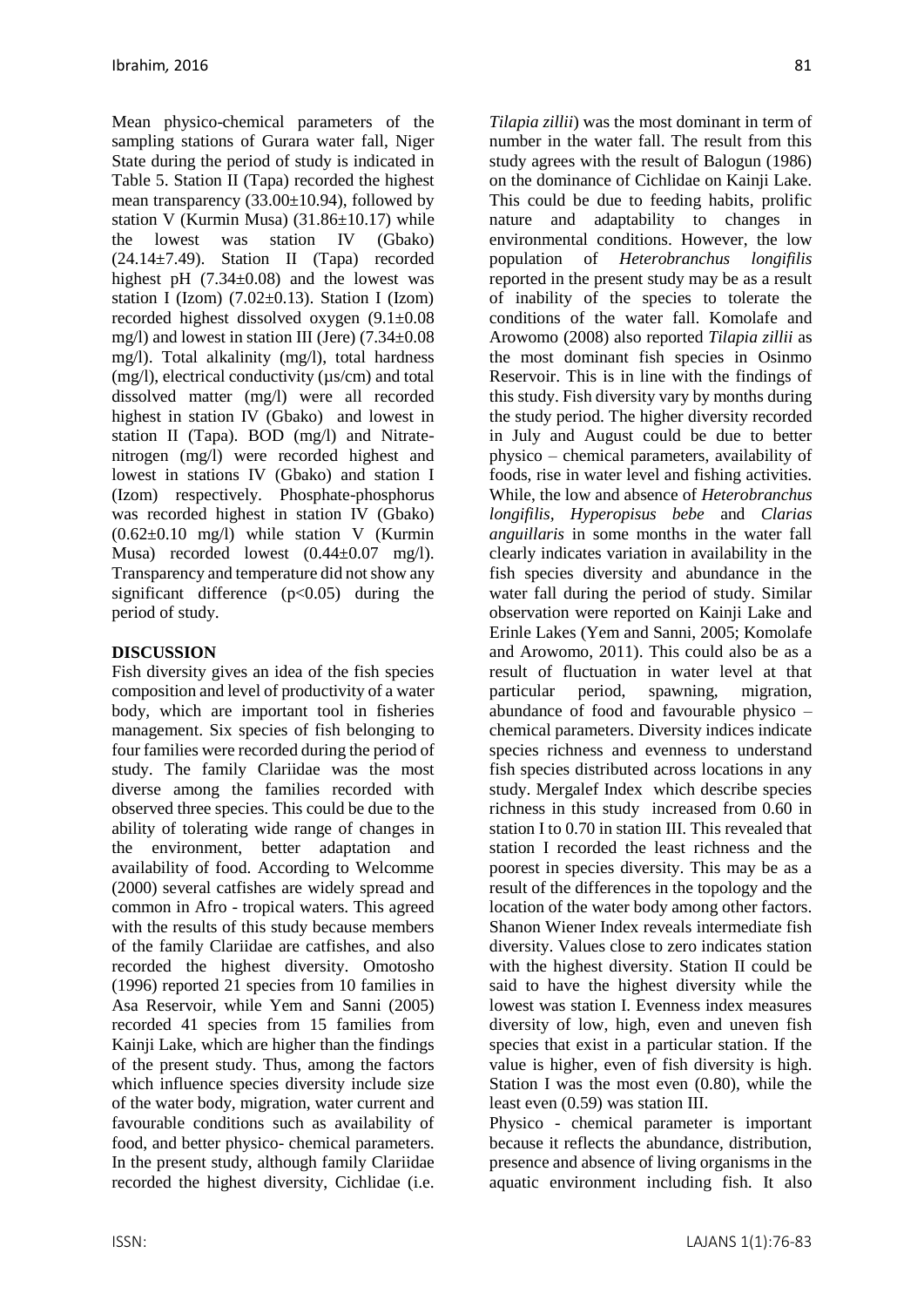gives an insight of the relationship between an organism and the environment, as well as represents the quality of water and its productivity. The water in Gurara waterfall showed wide variations of most of these parameters. This include transparency, total alkalinity, total hardness and total dissolve matter. This could be due to mixing of pollutants as a result of agricultural activities around the waterfall, in addition to domestic activities which include laundary activities and garbage dumping. The values of these parameters obtained in this study though fluctuated, was within the limits that supports aquatic life, particularly fish are reported (Boyd, 1979). pH, dissolved oxygen, BOD and Phosphate - phosphorus did not exhibit wide range of fluctuations. This might be as a result of high flow and continuous mixing of the water as a fall. Adakole *et al*. (2003) reported the study of Lake Kubanni and Aremu *et al.* (2011) on Mada River as similar to this study. Mean physico - chemical parameters at different sampling stations on the waterfall indicated variations during the study period. This might be due to human activities, which includes farming, laundary activities, and bathing, dumping of domestic wastes and seasonal effects, as this study was conducted during the rainy seasons. As station II recorded the highest transparency and pH value, station I recorded highest dissolved oxygen, which differ significantly  $(P<0.05)$  in other stations. Also there was coincidental high level of total alkalinity, total hardness, dissolved matter, Nitrate – nitrogen and Phosphate - phosphorus at station IV. This might be as a result of the flow and turbulence of the water at the location, in addition to the farming activities around the location.

In conclusion, Gurara waterfall recorded six species belonging to four families with Clariidae being the most diverse having only three species. Therefore, fish diversity of the waterfall is low compared to other water bodies in the country. Fluctuations occur in the physico – chemical parameters of waterfall during the study period, though they were within the fish tolerable level.

The following recommendations are hereby provided from the outcome of the study: - that similar study should be conducted to cover the dry seasons, as the present findings are limited to the rainy season during which the study was conducted. The water quality parameters need to be monitored on routine basis, because higher variations of these parameters indicate the occurrence of pollution. Farming activities that might involve the use of herbicides and pesticides that can pollute the water should also be monitored and controlled. Assessment of the fish caught (farming) should be done on routine basis in order to ascertain any changes that might occur in the fish diversity of the waterfall.

#### **REFERENCES**

- Adakole, J. A., Mbah, C. E. and Dalla, M. A. (2003). Physico-chemical limnology of Lake Kubanni, Zaria. Nigeria. *29th WEDC International Conference towards the millennium development goals, Abuja, Nigeria*, 165-168.
- Aremu, M. O., Gav, B. L., Opaluwa, O. D., Atolaiye, B. O., Madu, P. C., and Sangari, D.U. (2011). Assessment of physico chemical contaminants in waters and fishes from selected rivers in Nasarawa State, Nigeria. *Research Journal of Chemical Science*, 1 (4): 6-17.
- Balogun, J. K. (1986). Fish distribution in Kainji Lake, Nigeria. *Journal of Fish Biology*, 29: 489-498.
- Balogun, J. K. (2005). Fish distribution in Zaria reserviors: A typical small and shallow African domestic water supply reservoir. *Nigerian Journal of Scientific Research,* 5 (1): 21-27.
- Boyd, C. E. (1990). *Water Quality Management for Pond Fish Culture.* Agriculture Experimental Station, Auburn University, Alabama. 215.
- Ekpo, I. E. and Essien Ibok, M. A. (2013). Development, Prospects and Challenges of Artisanal Fisheries in Akwa Ibom State, Nigeria. *International Journal of Environmental Science, Management and Engineering Research,* 2 (3), 69 – 86.
- Federal Ministry of Environment (FMENV) (2000). National Guidelines and Standards for Water Quality in Nigeria (First Edition).
- Ibrahim, B. U., Auta, J. and Balogun, J. K. (2009a). Fish Productivity on the Kontagora Reservoir, Niger State, Nigeria in relation to Physico - chemical characteristics and Morpho- Edaphic Index. *The Zoologist* 7: 12 – 20.
- Ibrahim, B. U., Auta, J. and Balogun, J. K. (2009b). An assessment of the physico –